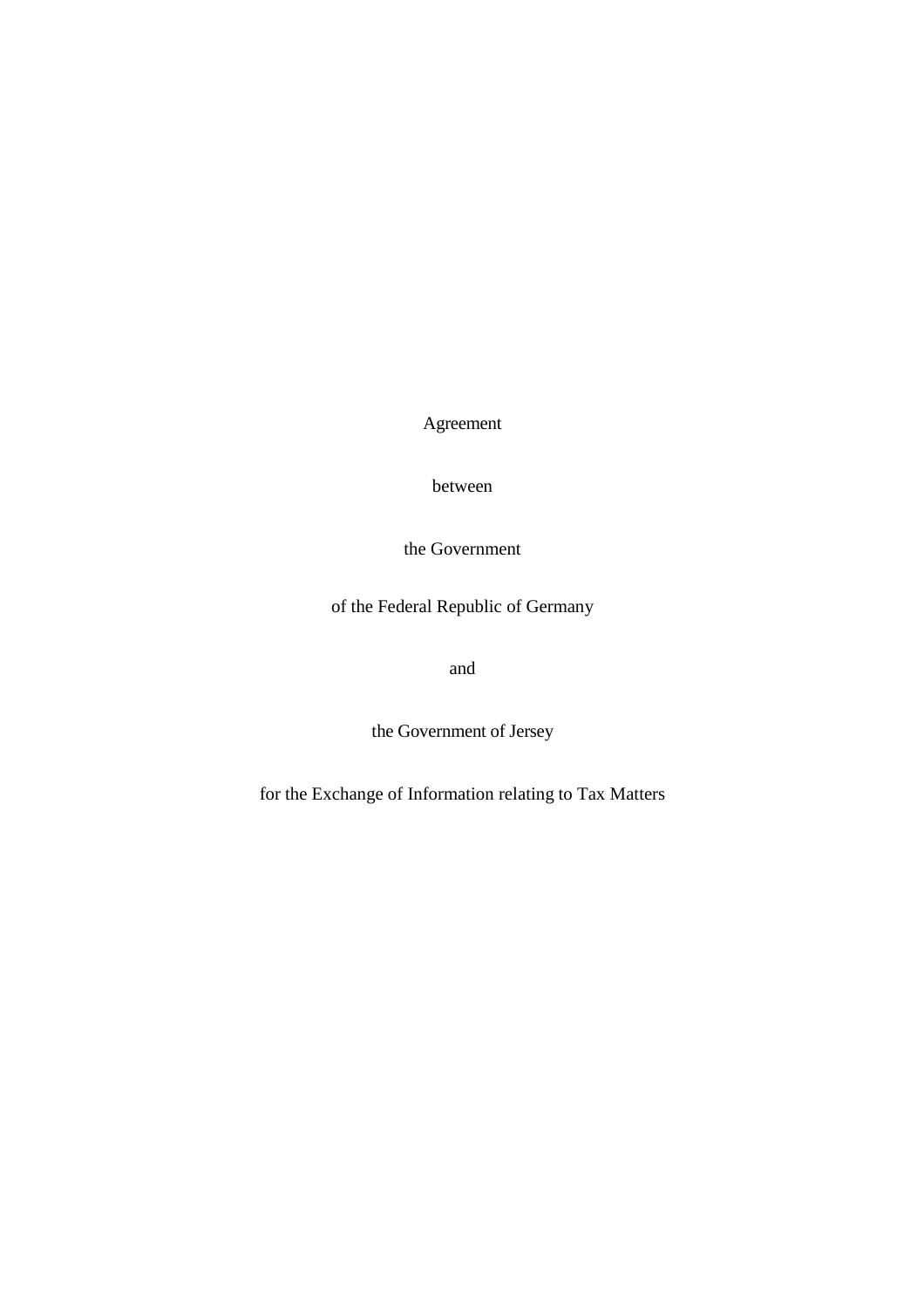The Government of the Federal Republic of Germany and the Government of Jersey, hereinafter the "Contracting Parties" -

Whereas the Government of the Federal Republic of Germany and the Government of Jersey recognise that present legislation already provides for co-operation and the exchange of information in criminal tax matters;

Whereas the Contracting Parties have long been active in international efforts in the fight against financial and other crimes, including the targeting of terrorist financing;

Whereas it is acknowledged that the Government of Jersey under the terms of their Entrustment from the United Kingdom have the right to negotiate, conclude, perform and, subject to the terms of this Agreement, terminate a tax information exchange agreement with the Government of the Federal Republic of Germany;

Whereas the Contracting Parties wish to enhance and facilitate the terms and conditions governing the exchange of information relating to all tax matters;

Whereas the Contracting Parties recognise that the following Agreement contains obligations on the part of the Contracting Parties only;

Have agreed as follows: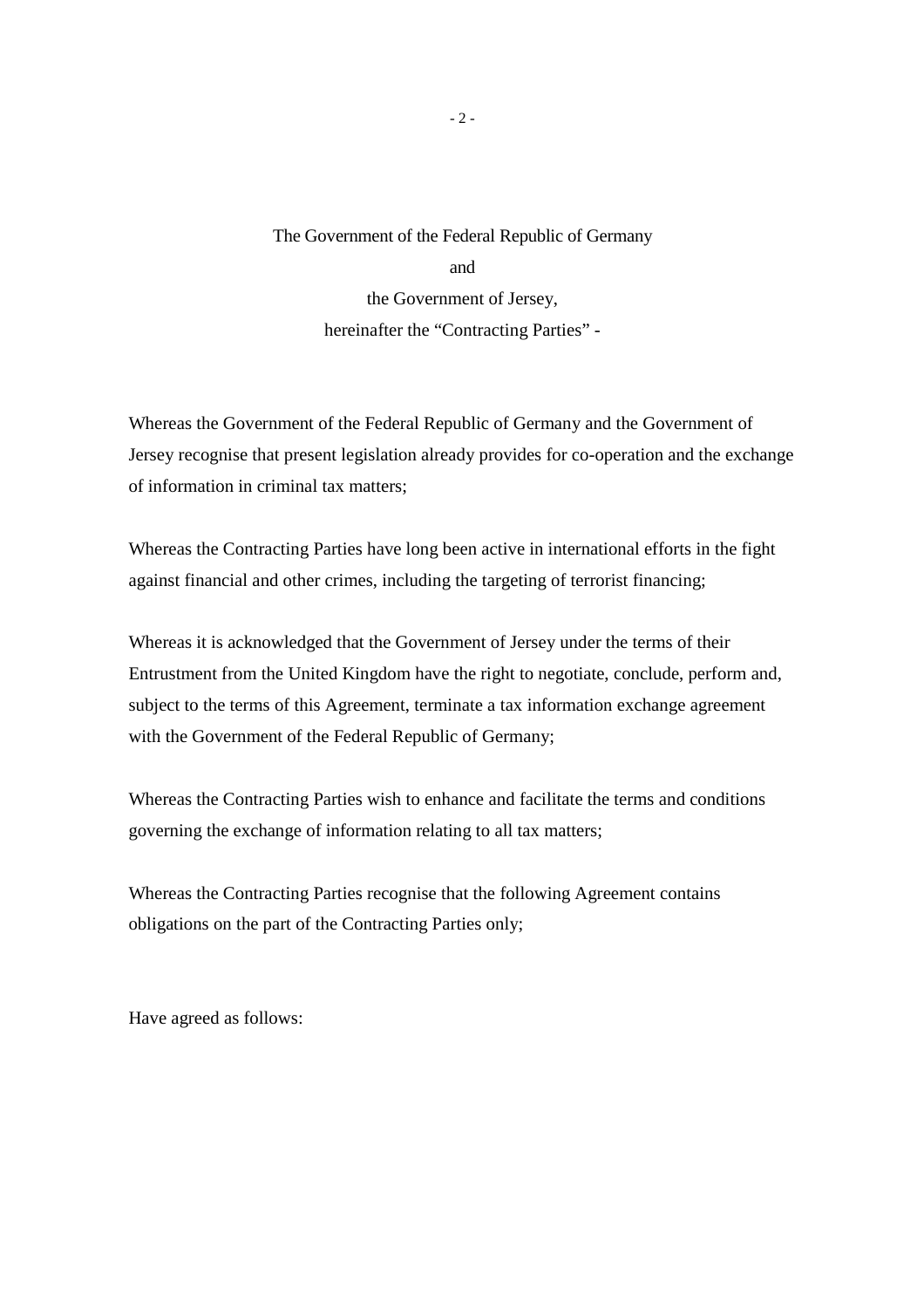# Object and Scope of the Agreement

The competent authorities of the Contracting Parties shall provide assistance through exchange of information that is foreseeably relevant to the administration and enforcement of the respective laws of the Contracting Parties concerning taxes covered by this Agreement, including information that is foreseeably relevant to the determination, assessment and collection of such taxes, the recovery and enforcement of tax claims, or the investigation or prosecution of criminal tax matters. The rights and safeguards secured to persons by the laws or administrative practice of the requested Contracting Party remain applicable.

#### Article 2

# **Jurisdiction**

A requested Contracting Party is not obligated to provide information which is neither held by its authorities nor in the possession of or obtainable by persons who are within its territorial jurisdiction.

# Article 3

# Taxes Covered

(1) The taxes which are the subject of this Agreement are:

a) in the case of the Federal Republic of Germany:

 the income tax (Einkommensteuer), the corporation tax (Körperschaftsteuer),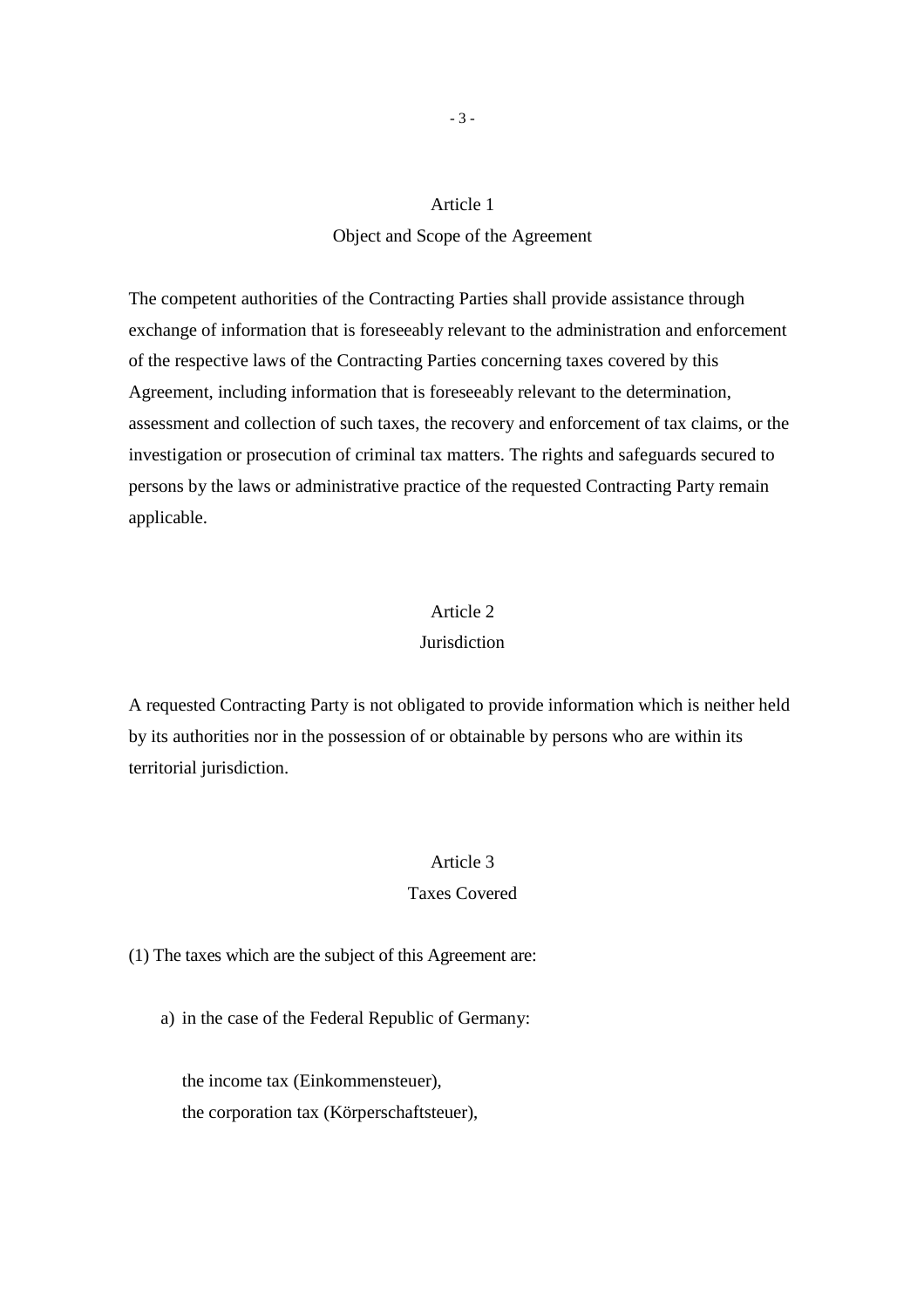the trade tax (Gewerbesteuer), the capital tax (Vermögensteuer) and the inheritance tax (Erbschaftsteuer), including the supplements levied thereon;

b) in the case of Jersey:

the income tax.

(2) This Agreement shall apply also to any identical or substantially similar taxes imposed after the date of signature of the Agreement in addition to or in place of the existing taxes if the Contracting Parties so agree. The competent authorities of the Contracting Parties shall notify each other of any substantial changes to the taxation and related information gathering measures covered by the Agreement.

# Article 4

# **Definitions**

(1) For the purposes of this Agreement, unless otherwise defined:

- a) "Federal Republic of Germany", when used in a geographical sense, means the area in which the tax law of the Federal Republic of Germany is in force,
- b) "Jersey" when used in a geographical sense, means the Bailiwick of Jersey, including its territorial sea,
- c) "competent authority" means:
	- (i) in the case of the Federal Republic of Germany, the Federal Ministry of Finance or the agency to which it has delegated its power; which in respect of criminal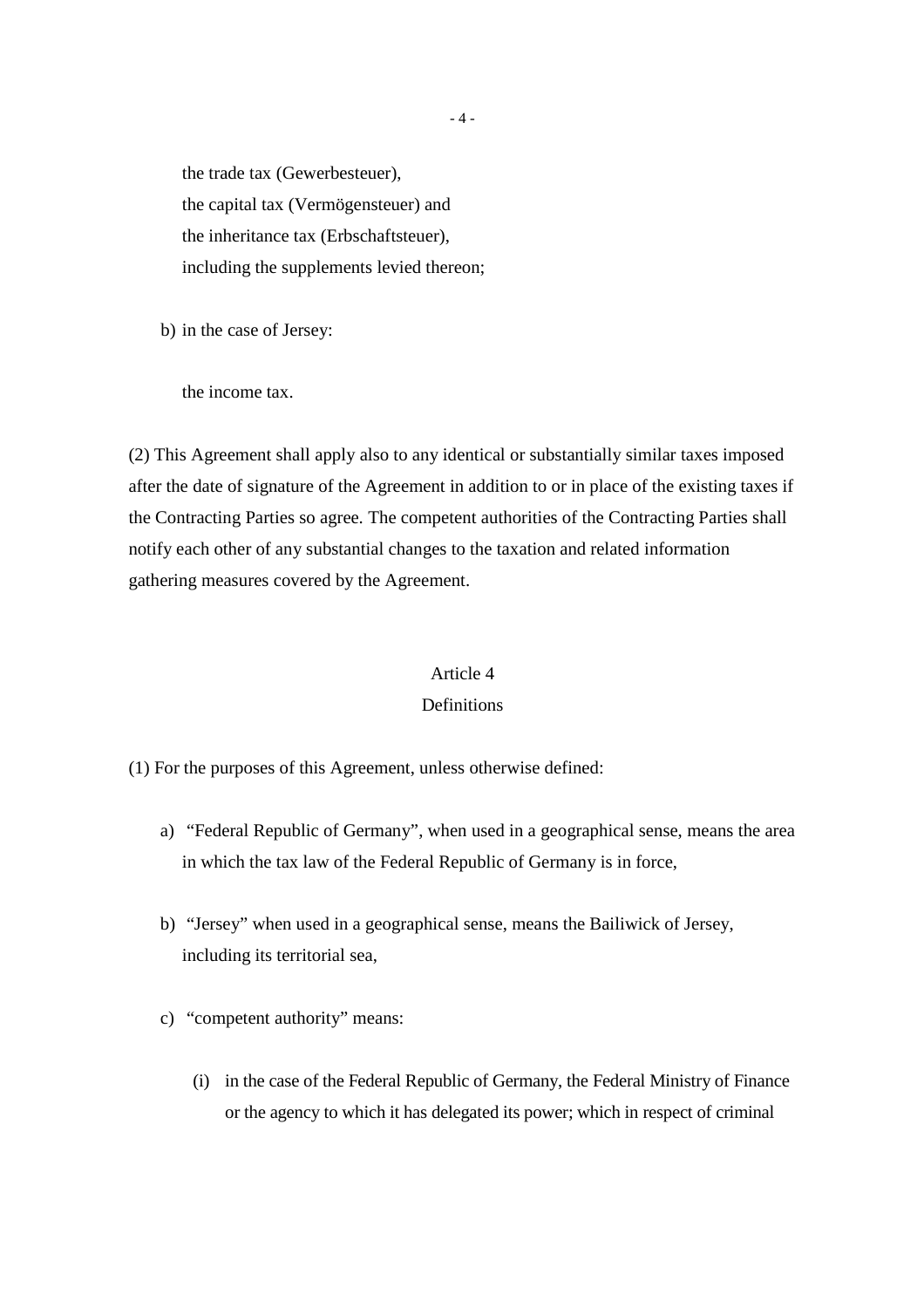tax matters will be the Federal Ministry of Justice or the agency to which it has delegated its power,

- (ii) in the case of Jersey, the Treasury and Resources Minister or his authorised representative,
- d) "person" includes an individual, a company and any other body of persons,
- e) "company" means any body corporate or any entity that is treated as a body corporate for tax purposes,
- f) "publicly traded company" means any company whose principal class of shares is listed on a recognised stock exchange provided its listed shares can be readily purchased or sold by the public. Shares can be purchased or sold "by the public" if the purchase or sale of shares is not implicitly or explicitly restricted to a limited group of investors,
- g) "principal class of shares" means the class or classes of shares representing a majority of the voting power and value of the company,
- h) "recognised stock exchange" means any stock exchange agreed upon by the competent authorities of the Contracting Parties,
- i) "collective investment fund or scheme" means any pooled investment vehicle, irrespective of legal form. The term "public collective investment fund or scheme" means any collective investment fund or scheme provided the units, shares or other interests in the fund or scheme can be readily purchased, sold or redeemed by the public. Units, shares or other interests in the fund or scheme can be readily purchased, sold or redeemed "by the public" if the purchase, sale or redemption is not implicitly or explicitly restricted to a limited group of investors,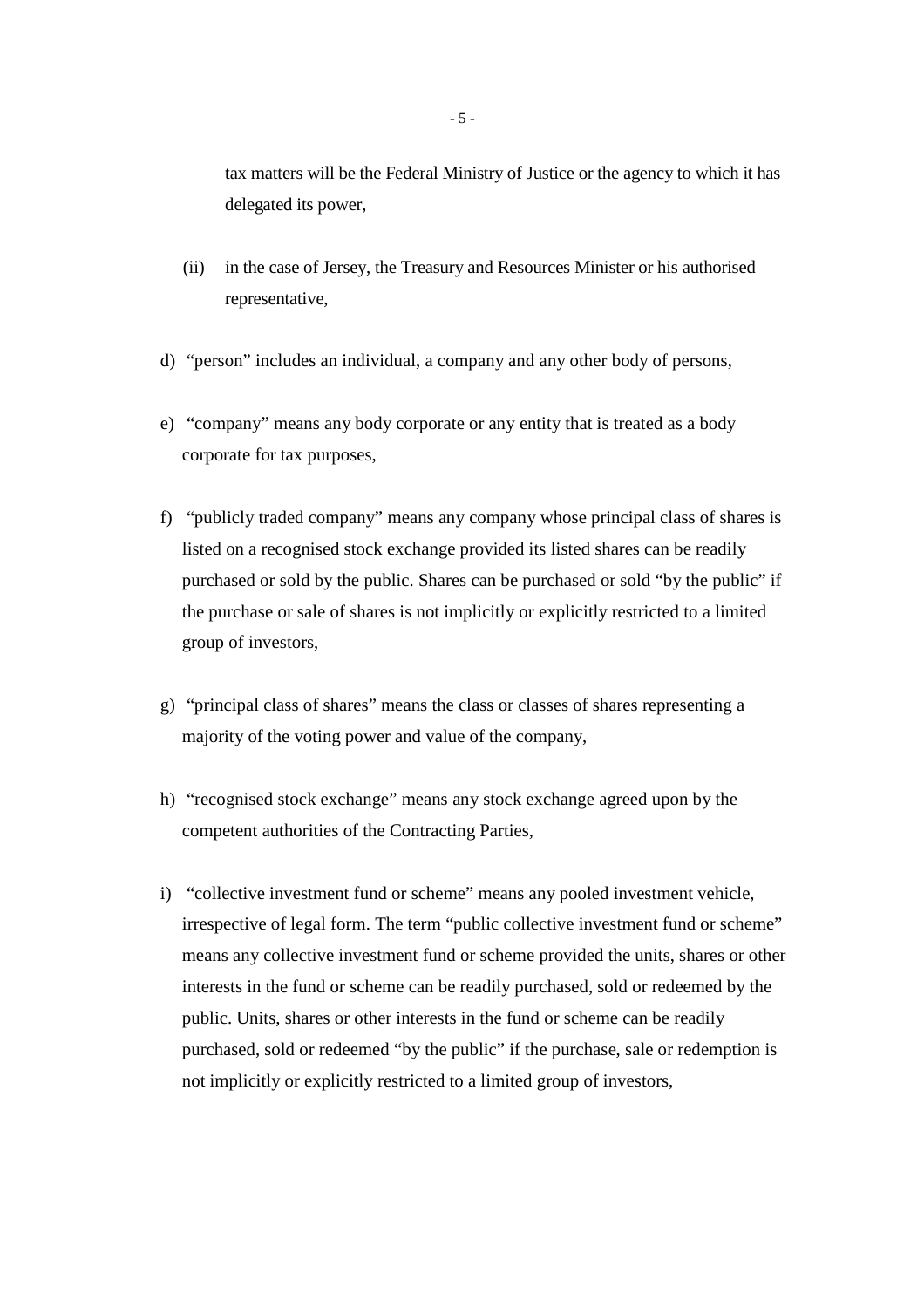- j) "tax" means any tax to which the Agreement applies,
- k) "requesting Contracting Party" means the Contracting Party requesting information,
- l) "requested Contracting Party" means the Contracting Party requested to provide information,
- m) "information gathering measures" means laws and administrative or judicial procedures that enable a Contracting Party to obtain and provide the requested information,
- n) "information" means any fact, statement, document or record in any form whatever,
- o) "tax matters" means all tax matters including criminal tax matters,
- p) "criminal tax matters" means tax matters involving intentional conduct whether before or after the entry into force of this Agreement which is liable to prosecution under the criminal laws of the requesting Contracting Party,
- q) "criminal laws" means all criminal laws designated as such under the respective law of the Contracting Parties irrespective of whether such are contained in the tax laws, the criminal code or other statutes.

(2) Any term not defined in this Agreement shall, unless the context otherwise requires, have the meaning that it has at the time the request was made under the law of that Contracting Party, any meaning under the applicable tax laws of that Contracting Party prevailing over a meaning given to the term under other laws of that Contracting Party.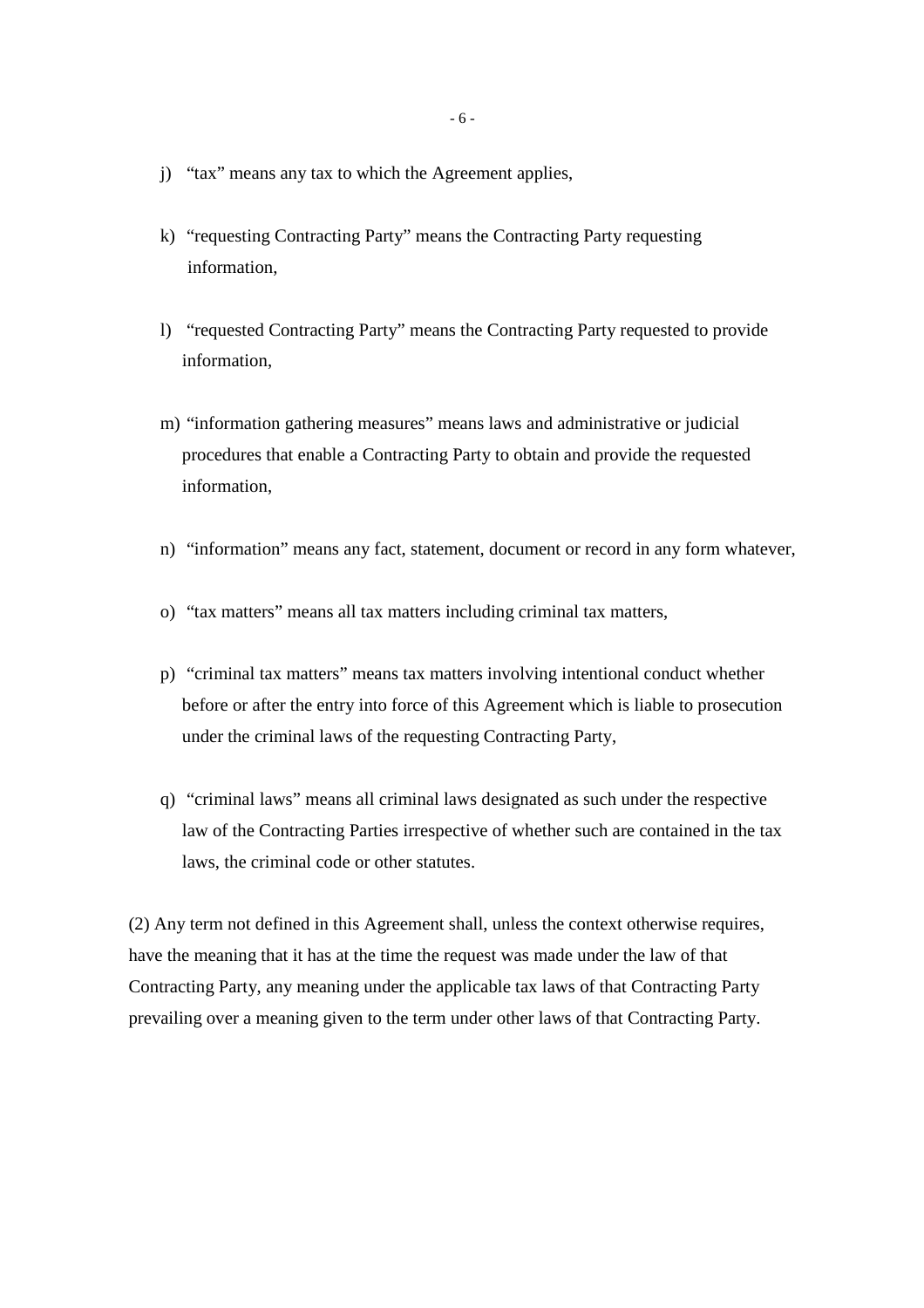# Exchange of Information Upon Request

(1) The competent authority of the requested Contracting Party shall provide upon request by the requesting Contracting Party information for the purposes referred to in Article 1. Such information shall be provided without regard to whether the requested Contracting Party needs such information for its own tax purposes or the conduct being investigated would constitute a crime under the laws of the requested Contracting Party if it had occurred in the territory of the requested Contracting Party. The competent authority of the requesting Contracting Party shall only make a request for information pursuant to this Article when it is unable to obtain the requested information by other means in its own territory, except where recourse to such means would give rise to disproportionate difficulty.

(2) If the information in the possession of the competent authority of the requested Contracting Party is not sufficient to enable it to comply with the request for information, that Contracting Party shall use at its own discretion all applicable information gathering measures necessary to provide the requesting Contracting Party with the information requested, notwithstanding that the requested Contracting Party may not, at that time, need such information for its own tax purposes.

(3) If specifically requested by the competent authority of the requesting Contracting Party, the competent authority of the requested Contracting Party shall provide information under this Article, to the extent allowable under its laws, in the form of depositions of witnesses and authenticated copies of original records.

(4) Each Contracting Party shall ensure that its competent authorities, in accordance with the terms of this Agreement have the authority to obtain and provide upon request:

- 7 -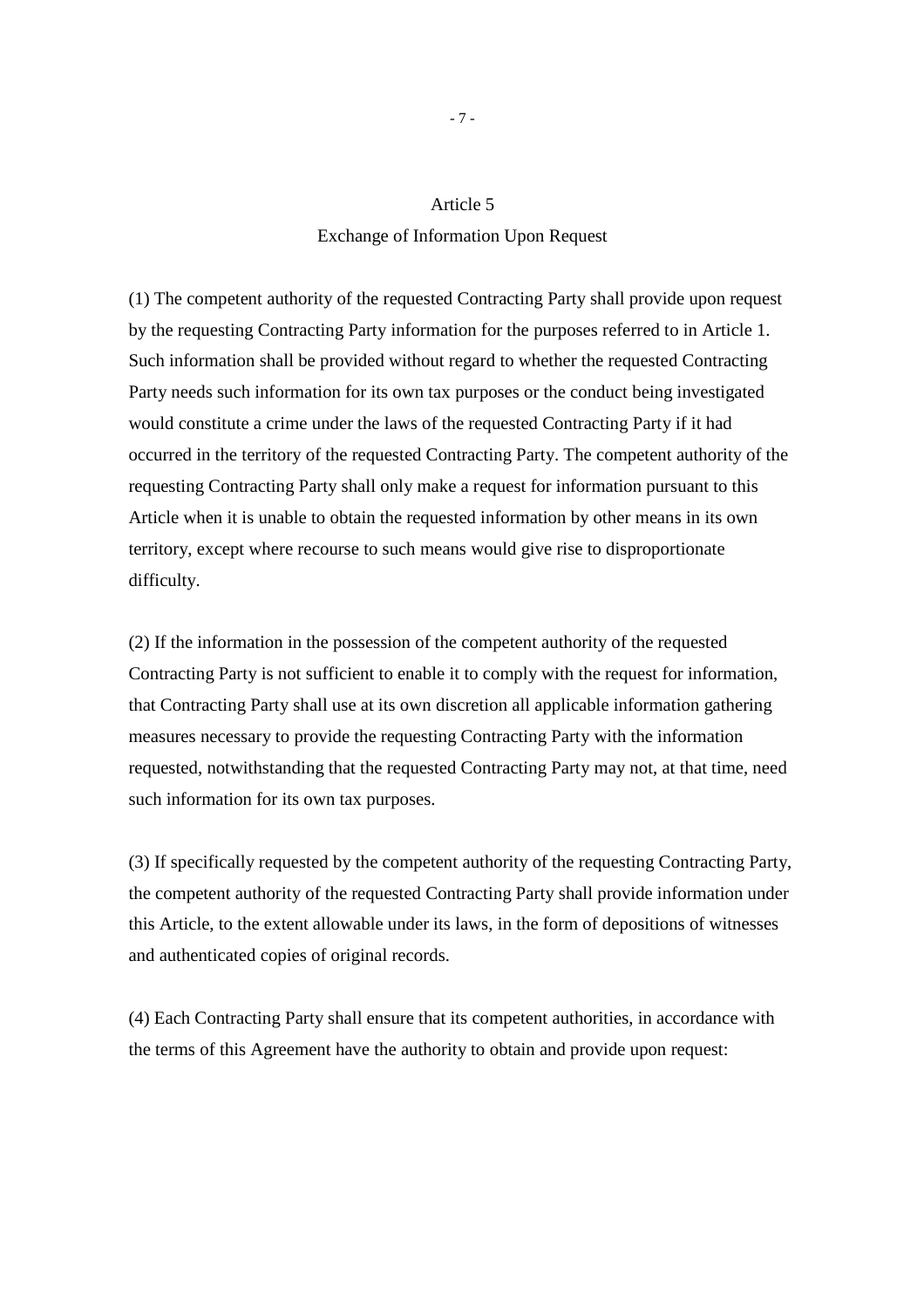- a) information held by banks, other financial institutions, and any person, including nominees and trustees, acting in an agency or fiduciary capacity,
- b) (i) information regarding the beneficial ownership of companies, partnerships and other persons, including in the case of collective investment funds and schemes, information on shares, units and other interests;
	- (ii) in the case of trusts, information on settlors, trustees, protectors and beneficiaries; and in the case of foundations, information on founders, members of the foundation council and beneficiaries,

 provided that this Agreement does not create an obligation on the Contracting Parties to obtain or provide ownership information with respect to publicly traded companies or public collective investment funds or schemes unless such information can be obtained without giving rise to disproportionate difficulties.

(5) Any request for information shall be formulated with the greatest detail possible and shall specify in writing:

- a) the identity of the person under examination or investigation,
- b) the period for which the information is requested,
- c) the nature of the information sought and the form in which the requesting Contracting Party would prefer to receive it,
- d) the tax purpose for which the information is sought,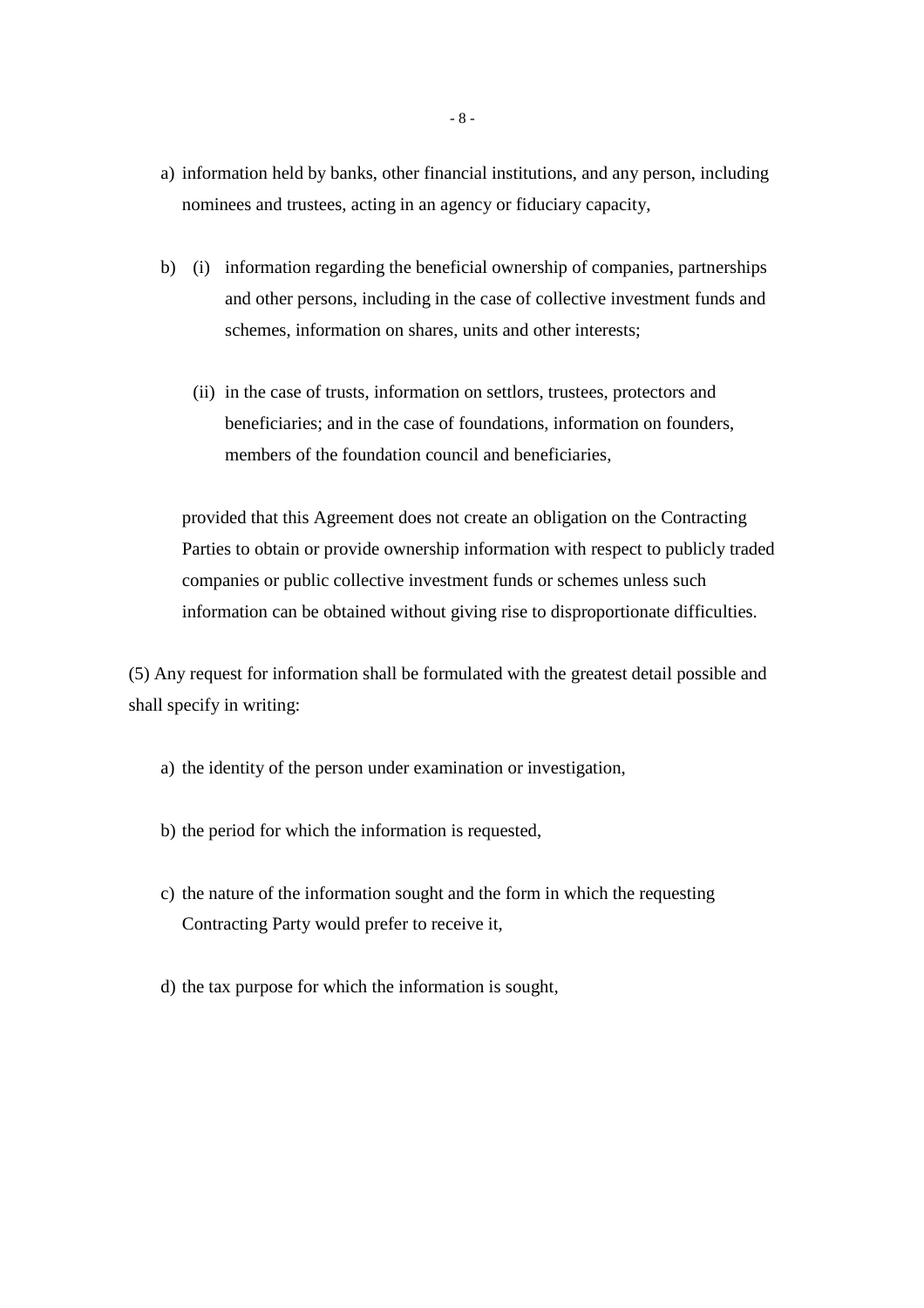- e) the reasons for believing that the information requested is foreseeably relevant to the administration and enforcement of the tax law of the requesting Contracting Party, with respect to the person identified in subparagraph a) of this paragraph,
- f) grounds for believing that the information requested is held in the requested Contracting Party or is in the possession of or obtainable by a person within the jurisdiction of the requested Contracting Party,
- g) to the extent known, the name and address of any person believed to be in possession of the requested information,
- h) a statement that the request conforms with the laws and administrative practice of the requesting Contracting Party and that the information would be obtainable by the requesting Contracting Party under its laws or in the normal course of administrative practice in response to a valid request made in similar circumstances from the requested Contracting Party under this Agreement,
- i) a statement that the requesting Contracting Party has pursued all means available in its own territory to obtain the information, except those that would give rise to disproportionate difficulties.

(6) The competent authority of the requested Contracting Party shall acknowledge receipt of the request to the competent authority of the requesting Contracting Party and shall use its best endeavours to forward the requested information to the requesting Contracting Party with the least reasonable delay.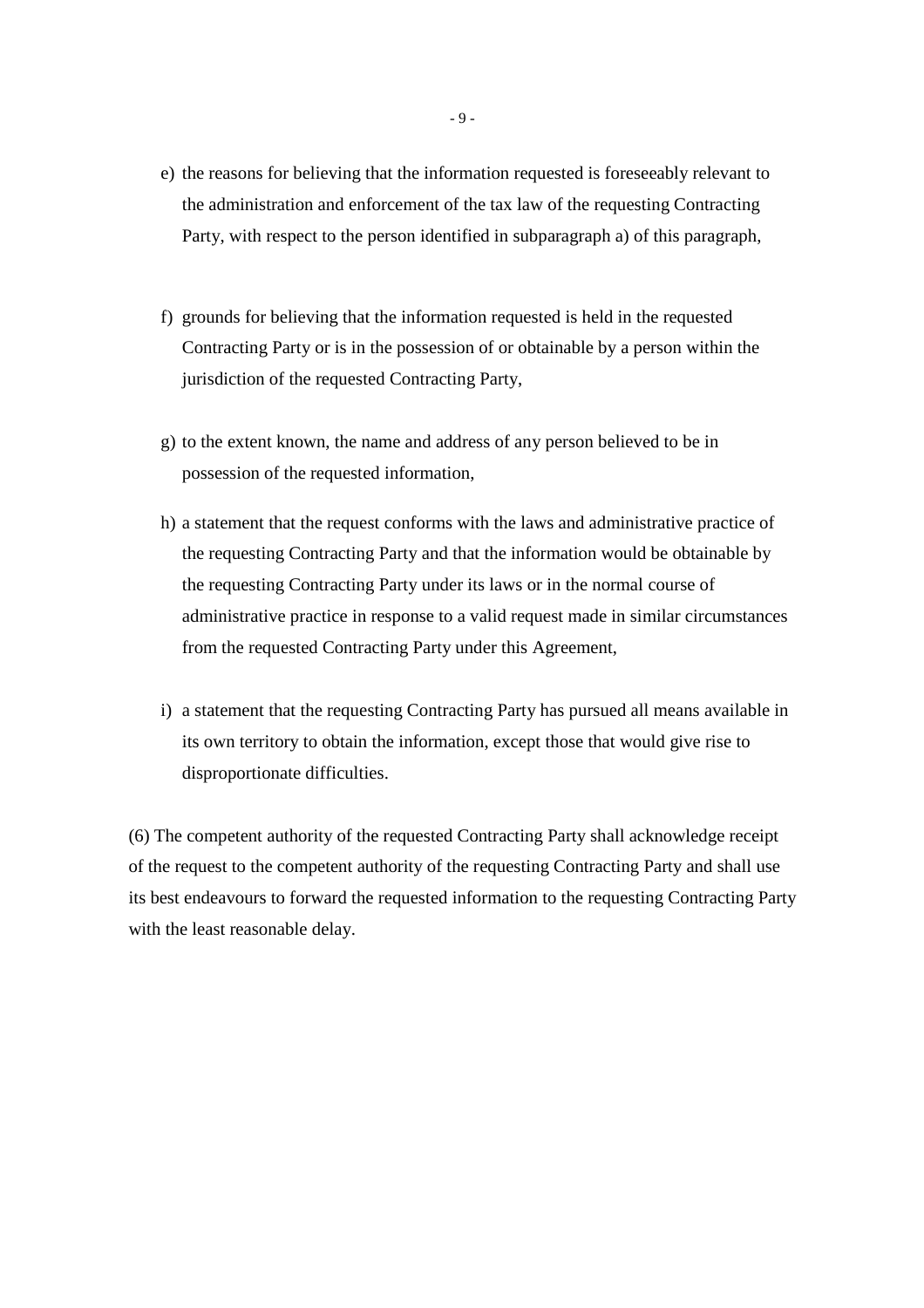#### Tax Examinations Abroad

(1) By reasonable notice given in advance, the requesting Contracting Parties may request that the requested Contracting Party allow representatives of the competent authority of the requesting Contracting Party to enter the territory of the requested Contracting Party, to the extent permitted under its laws, to interview individuals and examine records with the prior written consent of the individuals or other persons concerned. The competent authority of the requesting Contracting Party shall notify the competent authority of the requested Contracting Party of the time and place of the intended meeting with the individuals concerned.

(2) At the request of the competent authority of one Contracting Party, the competent authority of the other Contracting Party may allow representatives of the competent authority of the first-mentioned Contracting Party to be present at the appropriate part of a tax examination in the second-mentioned Contracting Party.

(3) If the request referred to in paragraph 2 is acceded to, the competent authority of the Contracting Party conducting the examination shall, as soon as possible, notify the competent authority of the other Contracting Party about the time and place of the examination, the authority or official designated to carry out the examination and the procedures and conditions required by the first-mentioned Contracting Party for the conduct of the examination. All decisions with respect to the conduct of the tax examination shall be made by the Contracting Party conducting the examination.

# Article 7 Possibility of Declining a Request

(1) The competent authority of the requested Contracting Party may decline to assist: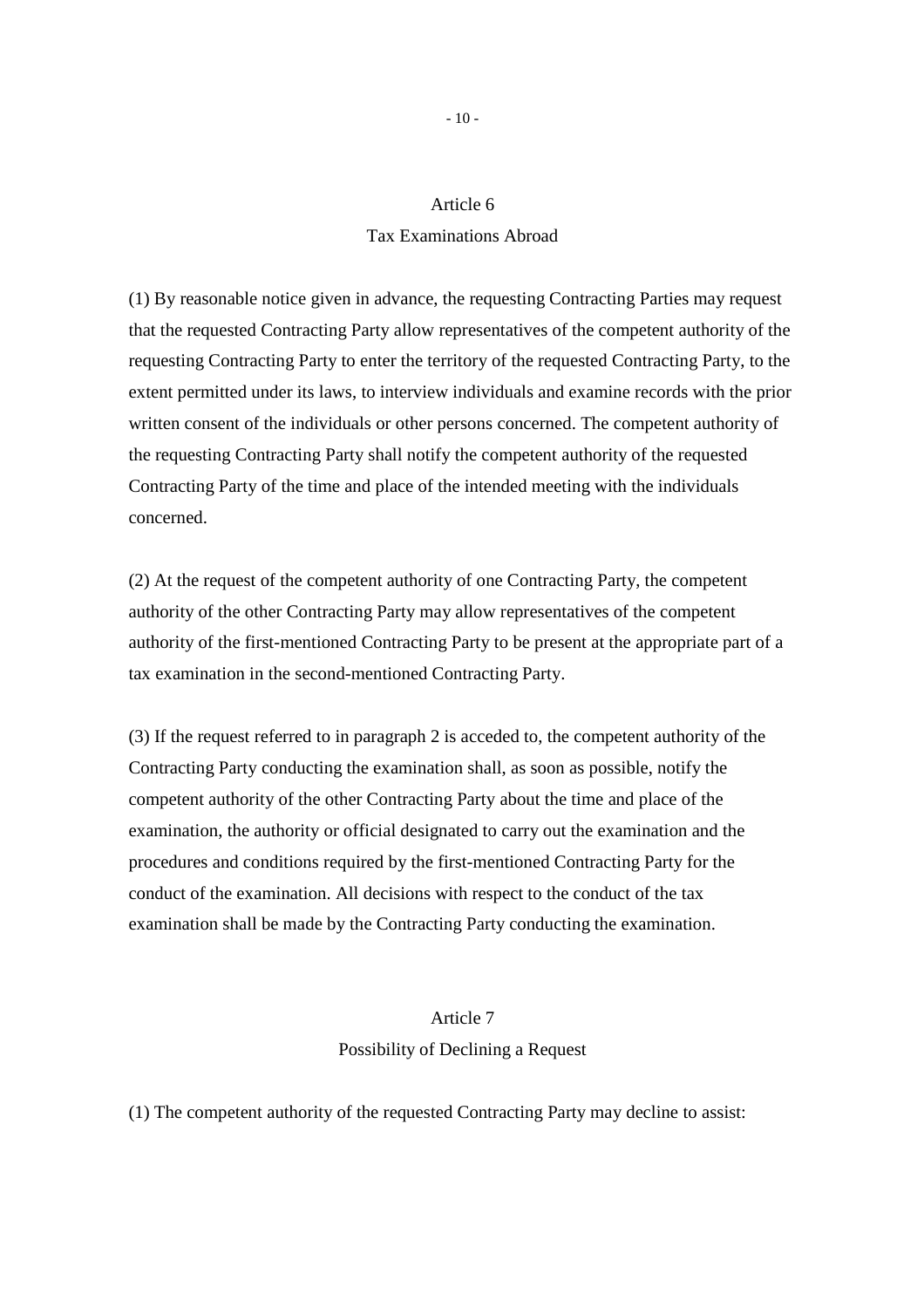- a) where the request is not made in conformity with this Agreement;
- b) where the requesting Contracting Party has not pursued all means available in its own territory to obtain the information, except where recourse to such means would give rise to disproportionate difficulty; or
- c) where the disclosure of the information requested would be contrary to the public policy of the requested Contracting Party.
- (2) This Agreement shall not impose upon a requested Contracting Party any obligation:
	- a) to provide items subject to legal privilege, or any trade, business, industrial, commercial or professional secret or trade process, provided that information described in paragraph 4 of Article 5 shall not by reason of that fact alone be treated as such a secret or trade process; or
	- b) to carry out administrative measures at variance with its laws and administrative practices, provided that nothing in this subparagraph shall affect the obligations of a Contracting Party under paragraph 4 of Article 5.

(3) A request for information shall not be refused on the ground that the tax claim giving rise to the request is disputed.

(4) The requested Contracting Party shall not be required to obtain and provide information which the requesting Contracting Party would be unable to obtain under its own laws or in the normal course of administrative practice in response to a valid request made in similar circumstances from the requested Contracting Party under this Agreement.

(5) The requested Contracting Party may decline a request for information if the information is requested by the requesting Contracting Party to administer or enforce a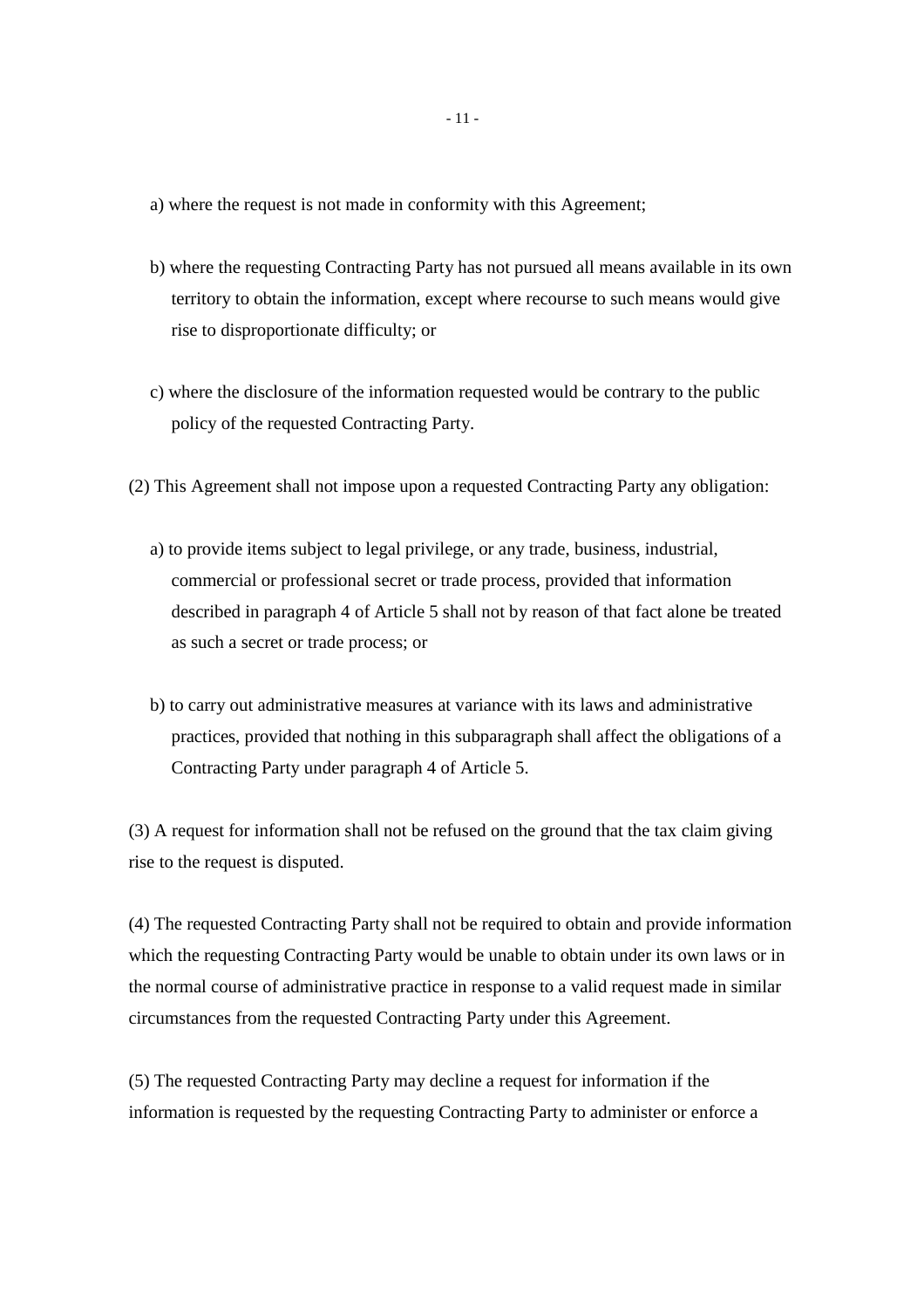provision of the tax law of the requesting Contracting Party, or any requirement connected therewith, which discriminates against a citizen of the requested Contracting Party as compared with the citizen of the requesting Contracting Party in the same circumstances.

#### Article 8

#### Confidentiality

(1) All information provided and received by the competent authorities of the Contracting Parties shall be kept confidential.

(2) Such information shall be disclosed only to persons or authorities (including courts and administrative bodies) concerned with the purposes specified in Article 1, and used by such persons or authorities only for such purposes, including the determination of any appeal. For these purposes information may be disclosed in public court proceedings or in judicial decisions.

(3) Such information may not be used for any purpose other than for the purposes stated in Article 1 without the expressed written consent of the competent authority of the requested Contracting Party.

(4) The information provided to a requesting Contracting Party under this Agreement may not be disclosed to any other jurisdiction.

(5) Personal data may be transmitted to the extent necessary for carrying out the provisions of this Agreement and subject to the provisions of the law of the supplying Contracting Party.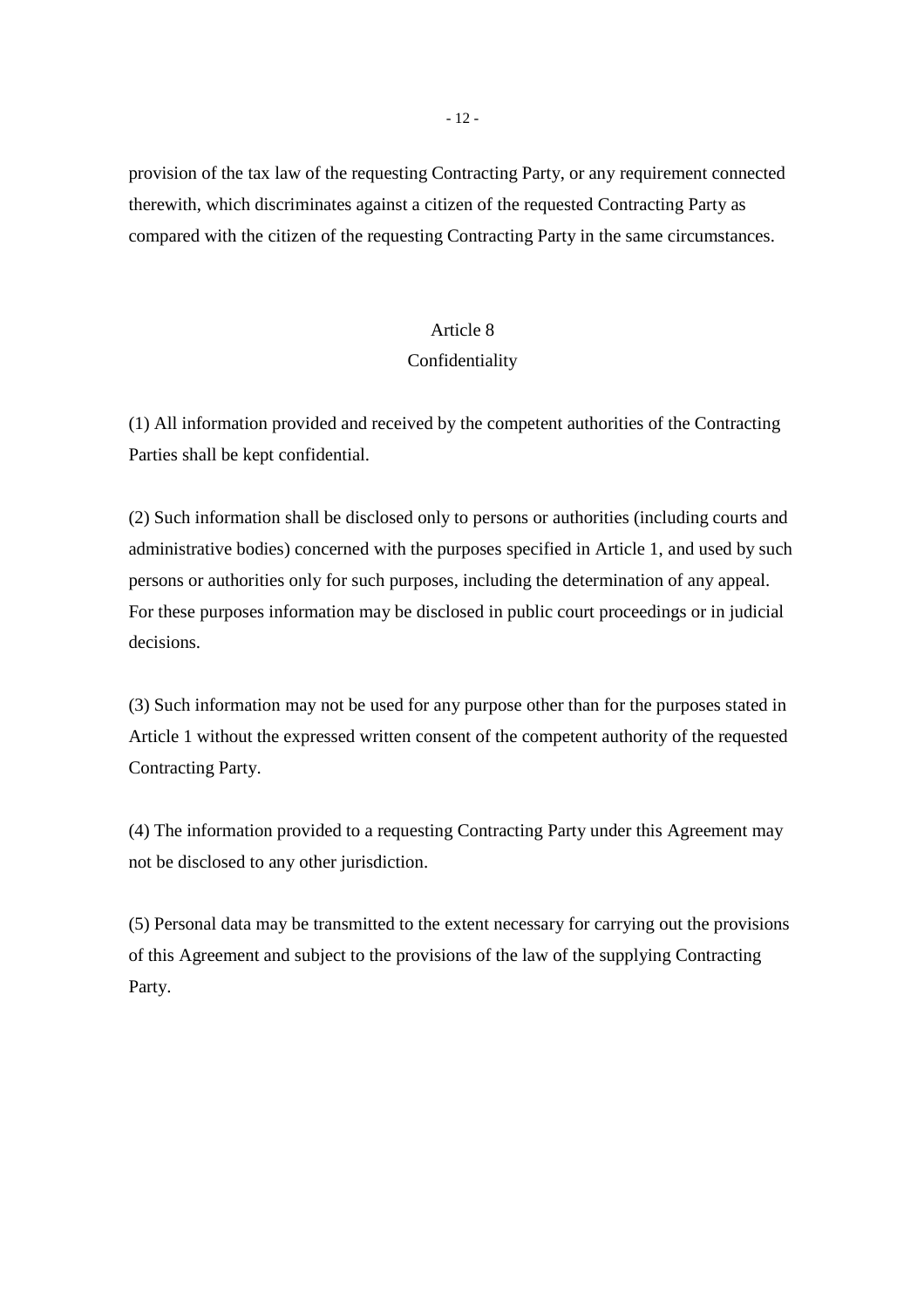#### **Costs**

The requesting Contracting Party shall reimburse the requested Contracting Party for all direct costs incurred in providing information pursuant to this Agreement. The respective competent authorities shall consult from time to time with regard to this Article, and in particular the competent authority of the requested Contracting Party shall consult with the competent authority of the requesting Contracting Party if the costs of providing information with respect to a specific request are expected to be significant.

# Article 10 Mutual Agreement Procedure

(1) Where difficulties or doubts arise between the Contracting Parties regarding the implementation or interpretation of the Agreement, the competent authorities shall endeavour to resolve the matter by mutual agreement.

(2) In addition to the agreements referred to in paragraph 1, the competent authorities of the Contracting Parties may mutually agree on the procedures to be used under Articles 5, 6 and 9.

(3) The competent authorities of the Contracting Parties may communicate with each other directly for purposes of reaching agreement under this Article.

(4) The Contracting Parties shall agree on procedures for dispute resolution should this become necessary.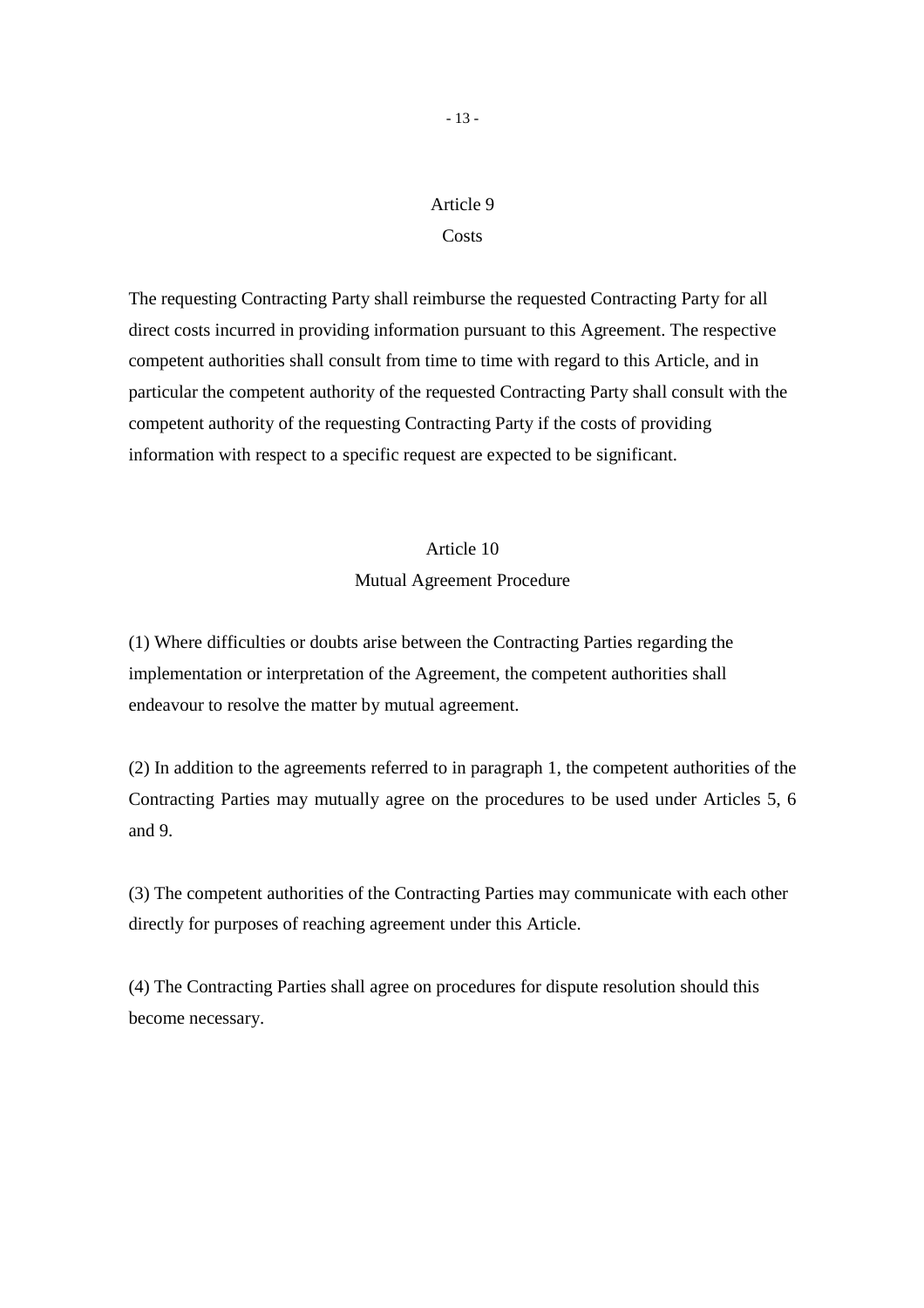# Protocol

The attached Protocol shall be an integral part of this Agreement.

# Article 12

# Entry into Force

(1) This Agreement shall enter into force one month from the date on which the Contracting Parties have notified each other that their respective requirements for the entry into force of this Agreement have been fulfilled. The relevant date shall be the day on which the last notification is received.

(2) Upon the date of entry into force, this Agreement shall have effect:

- a) for criminal tax matters on that date; and
- b) for all other matters covered in paragraph 1 on that date, but only in respect of taxable periods beginning on or after that date or, where there is no taxable period, all charges to tax arising on or after that date.

# Article 13

# **Termination**

(1) Either Contracting Party may terminate the Agreement by serving a notice of termination by letter to the competent authority of the other Contracting Party.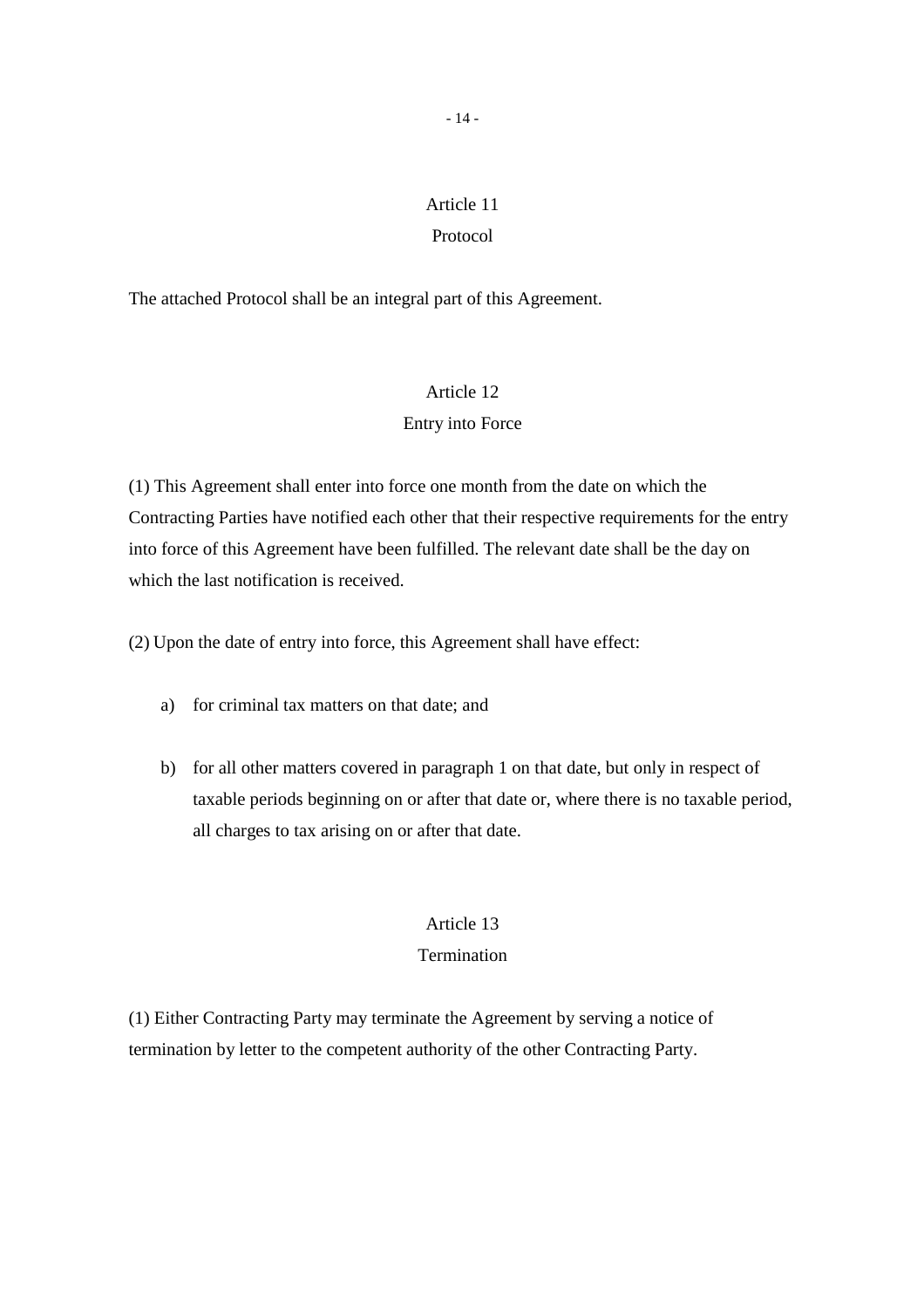(2) Such termination shall become effective on the first day of the month following the expiration of a period of three months after the date of receipt of notice of termination by the competent authority of the other Contracting Party.

(3) If the Agreement is terminated, the Contracting Parties shall remain bound by the provisions of Article 8 with respect to any information obtained under the Agreement.

Done at Berlin, this fourth day of July, 2008, in duplicate, in the German and English languages, each text being equally authentic.

For the Government For the Government of the Federal Republic of Germany of Jersey

Heinrich Tiemann Frank Walker Nicolette Kressl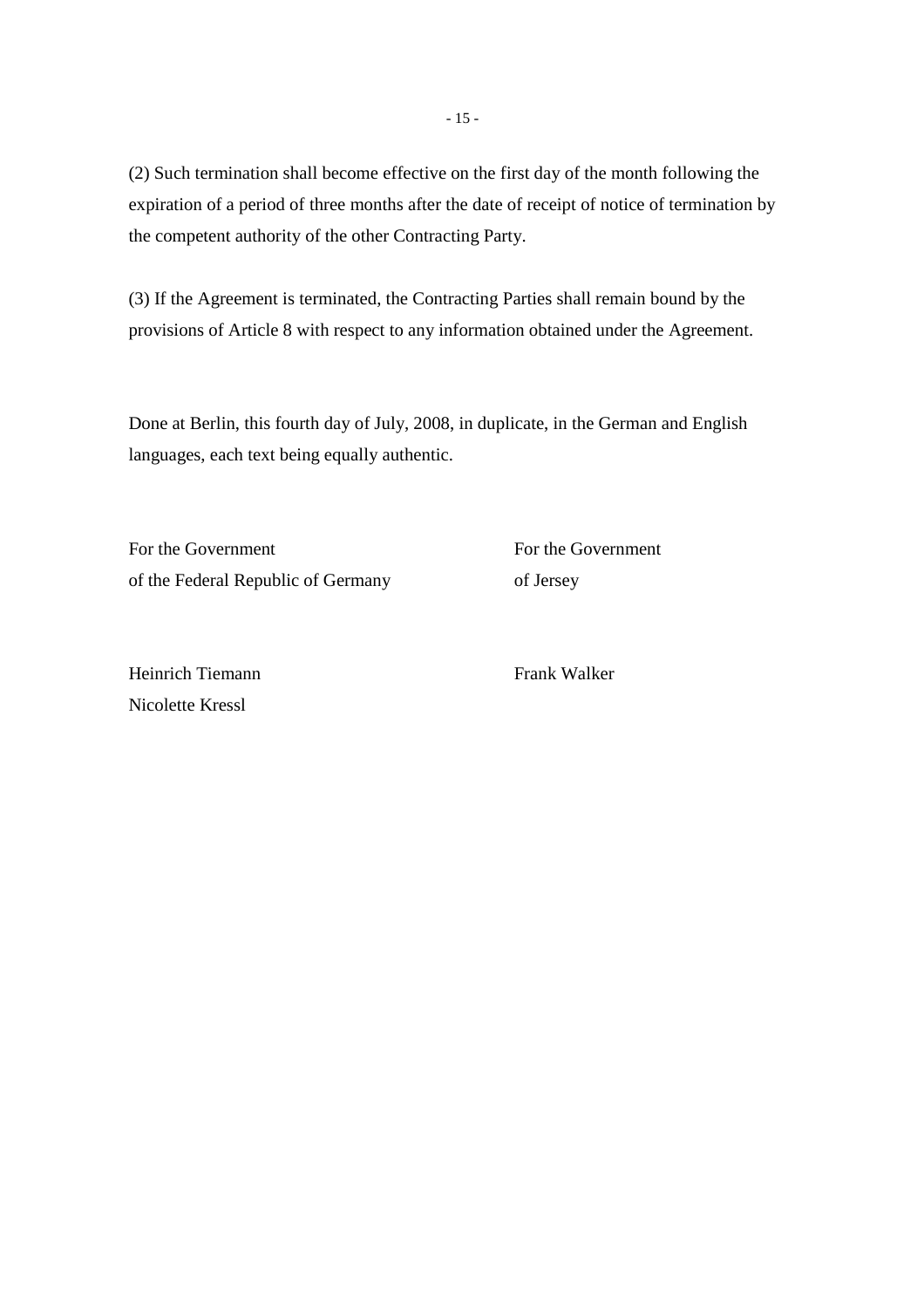## Protocol

## to the Agreement

### between

## the Government of the Federal Republic of Germany

and

# the Government of Jersey

## for the Exchange of Information relating to Tax Matters

The Government of the Federal Republic of Germany and the Government of Jersey have agreed at the signing of the Agreement between the two Governments for the Exchange of Information relating to Tax Matters on the following provisions which shall form an integral part of the said Agreement:

- 1. In subparagraph a) of paragraph 2 of Article 7 reference to legal privilege shall be interpreted as to include legal privilege which is established by the Courts based on settled case law.
- 2. With respect to paragraph 5 of Article 8 the Contracting Parties shall ensure the protection of personal data at a level that is equivalent to that of Directive 95/46/EC of the European Parliament and of the Council of 24 October 1995 on the protection of individuals with regard to the processing of personal data and on the free movement of such data. In addition the following shall apply: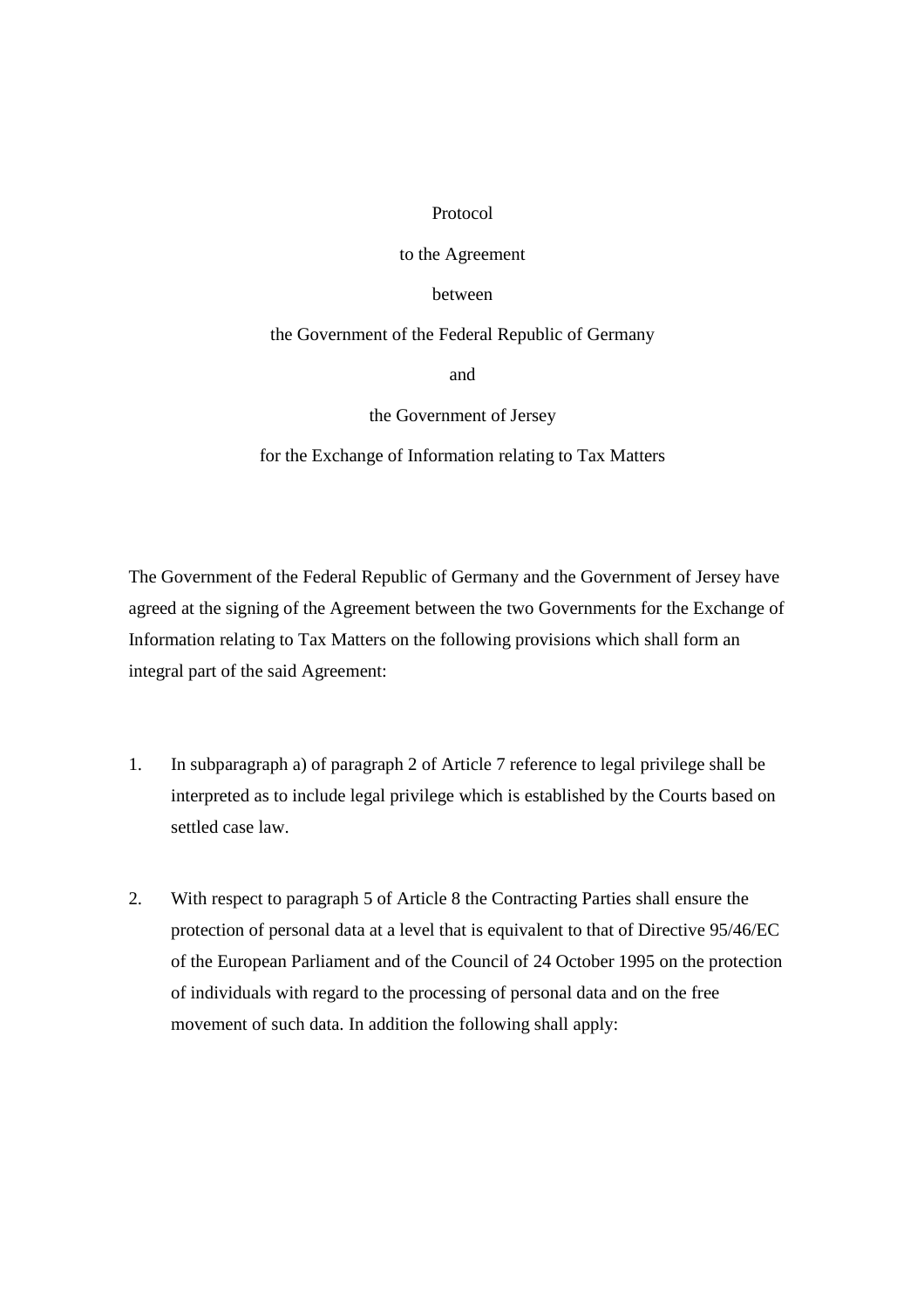- a) The receiving agency may use such data only for the stated purpose and shall be subject to the conditions prescribed by the supplying agency; such use is also permitted, subject to the written consent required under paragraph 3 of Article 8, for the prevention and prosecution of serious crimes and for the purpose of addressing serious threats to public security;
- b) The receiving agency shall on request inform the supplying agency about the use of the supplied data and the results achieved thereby;
- c) Personal data may be supplied only to the responsible agencies. Any subsequent supply to other agencies may be effected only with the prior approval of the supplying agency;
- d) The supplying agency shall be obliged to ensure that the data to be supplied are accurate and that they are necessary for and proportionate to the purpose for which they are supplied. Any bans on data supply prescribed under the law of the supplying Contracting Party shall be observed. If it emerges that inaccurate data or data which should not have been supplied have been supplied, the receiving agency shall be informed of this without delay. That agency shall be obliged to correct or erase such data without delay;
- e) Upon application the person concerned shall be informed of the supplied data relating to him and of the use to which such data are to be put. There shall be no obligation to furnish this information if on balance it turns out that the public interest in withholding it outweighs the interest of the person concerned in receiving it. In all other respects, the right of the person concerned to be informed of the existing data relating to him shall be governed by the law of the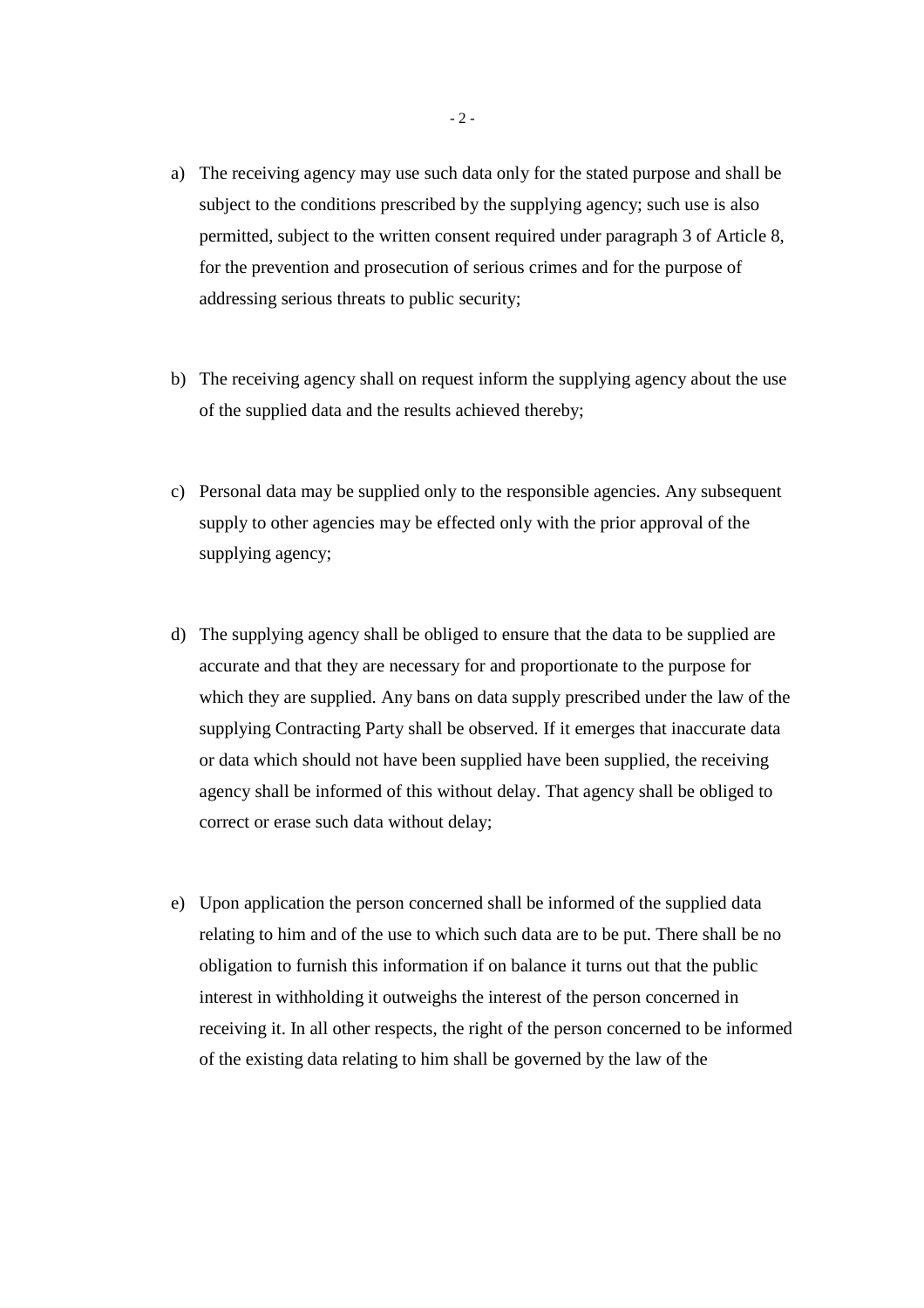Contracting Party in whose sovereign territory the application for the information is made;

- f) The receiving agency shall bear liability in accordance with the law applicable to it in relation to any person suffering unlawful damage in connection with the supply of data pursuant to this Agreement. In relation to the damaged person, the receiving agency may not plead in its defence that the damage had been caused by the supplying agency. If the receiving agency pays compensation for damages as a result of the use of incorrect data supplied, the supplying agency shall refund to the receiving agency the total amount of the compensation paid;
- g) If the law applicable to the supplying agency provided, with respect to the personal data supplied, for erasure within a certain period of time that agency shall inform the receiving agency accordingly. Irrespective of such periods, supplied personal data shall be erased once they are no longer required for the purpose for which they were supplied;
- h) The supplying and the receiving agencies shall be obliged to keep official records of the supply and receipt of personal data;
- i) The supplying and the receiving agencies shall be obliged to take effective measures to protect the personal data supplied against unauthorised access, unauthorised alteration and unauthorised disclosure.
- 3. In Article 9 the term "direct" costs shall be interpreted as follows:
	- a) examples of the 'direct costs' include, but are not limited to, the following:-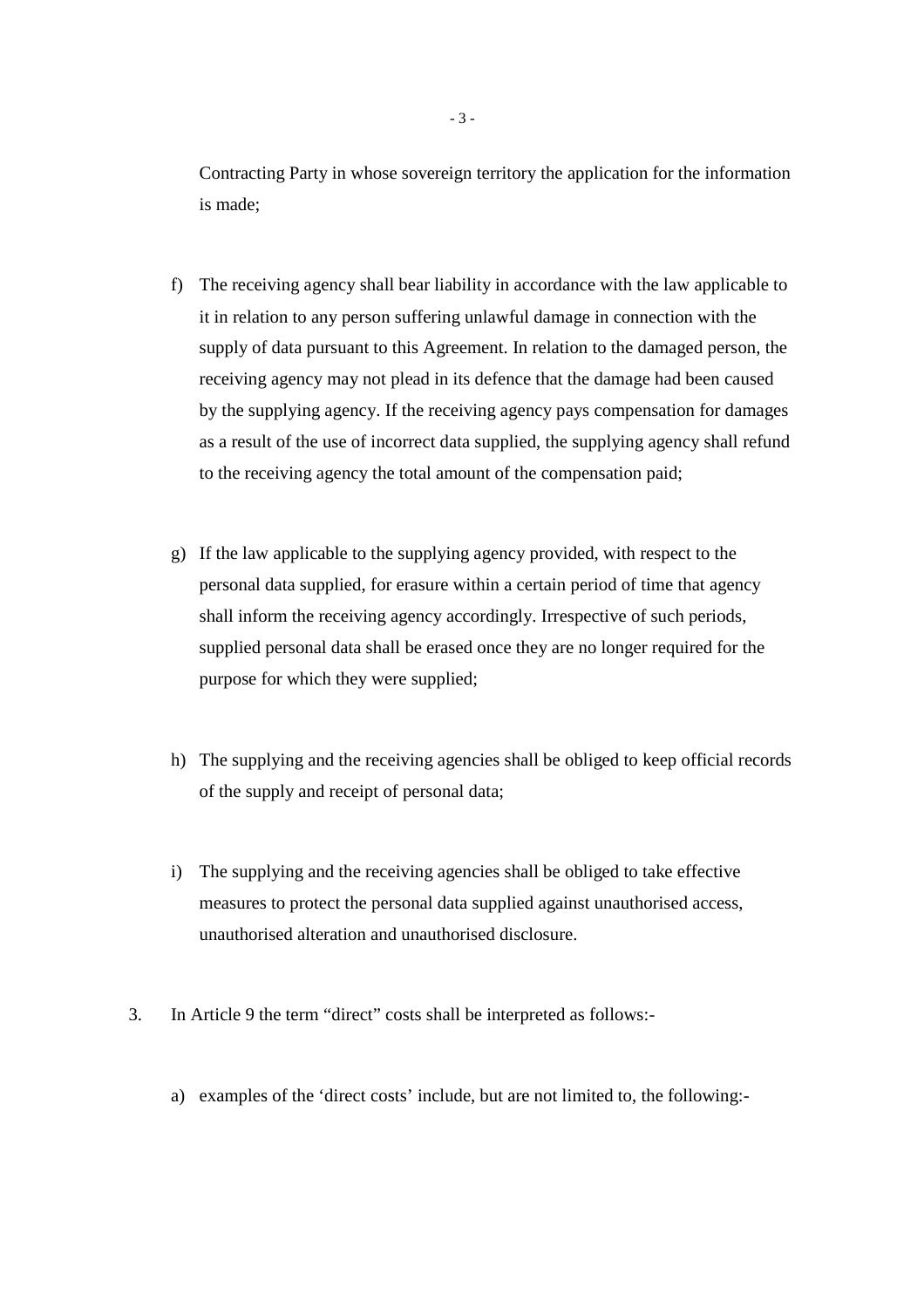- (i) reasonable costs of reproducing and transporting documents or records to the competent authority of the requesting Contracting Party;
- (ii) reasonable fees imposed by a financial institution or other third Contracting Party record keeper for copying records and research related to a specific request for information;
- (iii) reasonable costs for stenographic reports and interviews, depositions or testimony;
- (iv) reasonable fees and expenses, determined in accordance with amounts allowed under applicable law, on the person who voluntarily appears in the Federal Republic of Germany or Jersey for interview, deposition or testimony relating to a particular information request;
- (v) reasonable legal fees for non-government counsel appointed or retained, with the approval of the competent authority of the requesting Contracting Party, for litigation in the courts of the requested Contracting Party related to a specific request for information.
- b) 'Direct costs' do not include ordinary administrative and overhead expenses incurred by the requested Contracting Party in reviewing and responding to information requests submitted by the requesting Contracting Party.
- c) If the direct costs pertaining to a specific request are expected to exceed 500 Euros or the sterling equivalent, the competent authority of the requested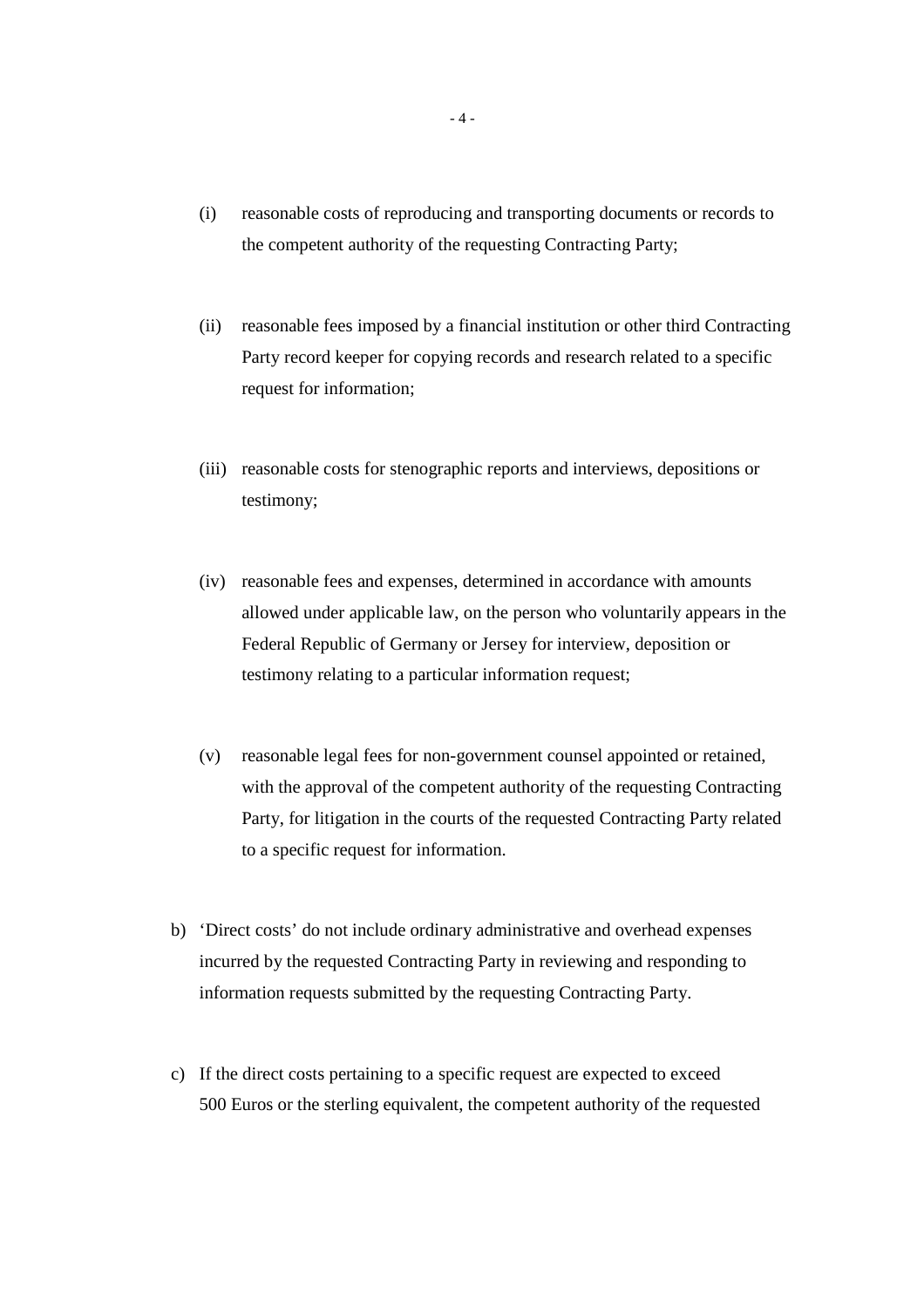Contracting Party shall contact the competent authority of the requesting Contracting Party to determine whether the requesting Contracting Party wants to pursue the request and bear the costs.

- d) The competent authorities shall consult not later than twelve months after the date the Agreement enters into force, and upon request of either competent authority thereafter, with respect to the costs incurred or potentially to be incurred under the Agreement and with a view to minimising such costs.
- 4. Formal communications, including requests for information, made in connection with or pursuant to the provisions of the Agreement entered into will be in writing directly to the competent authority of the other Contracting Party at the addresses given below, or such other address as may be notified by one Contracting Party to the other from time to time. Any subsequent communications regarding requests for information will be either in writing or verbally, whichever is most practical, between the earlier mentioned competent authorities or their authorised entities.

 Competent Authority Competent Authority for the Federal Republic of Germany: for Jersey:

Bundeszentralamt für Steuern The Minister for Treasury and 53221 Bonn Resources

 PO Box 353 Cyril Le Marquand House The Parade St Helier JE4 8UL

In respect of criminal tax matters: In respect of criminal tax matters: